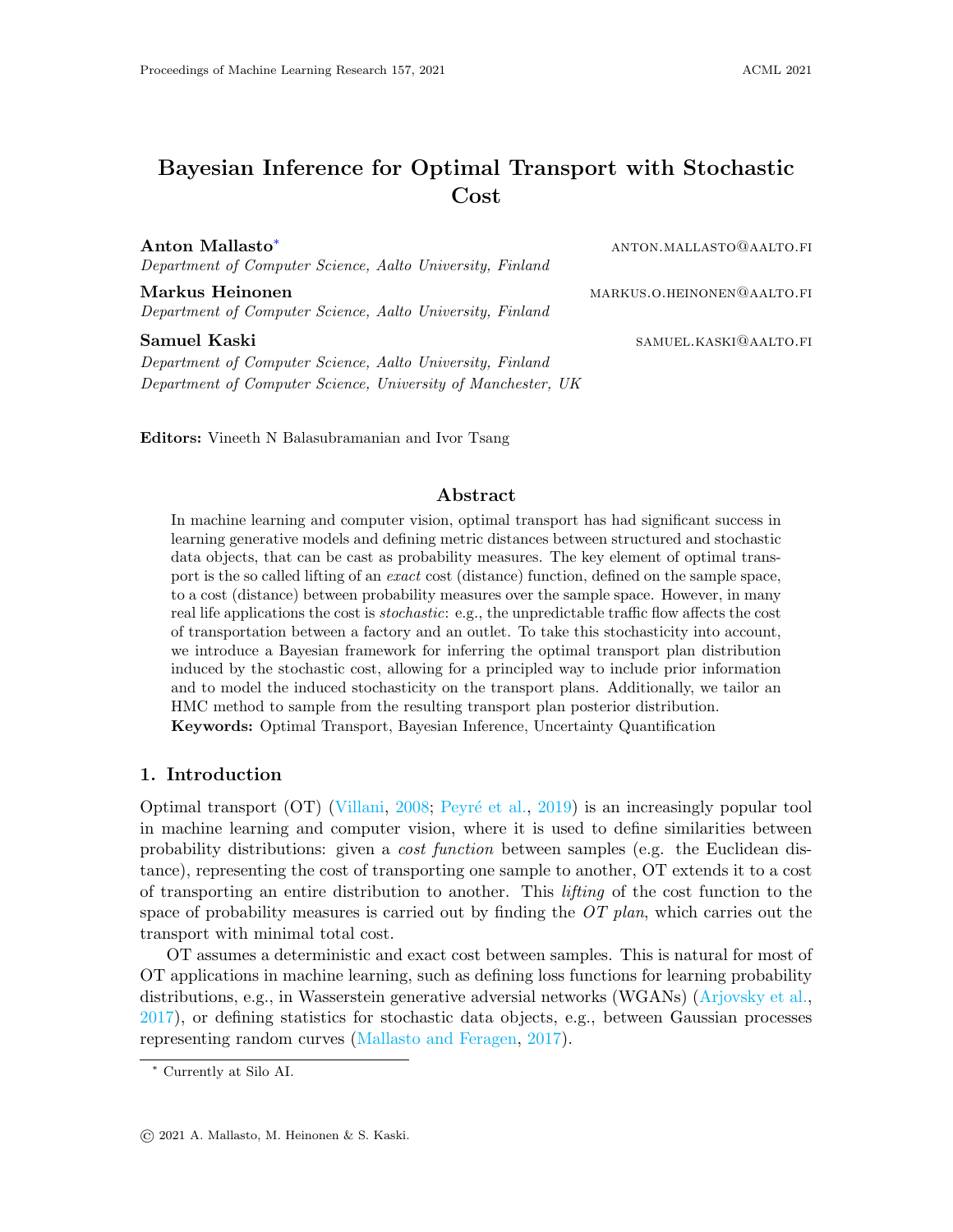However, the assumption of an exact cost rarely holds in real-life OT applications. This work is motivated by the lack of tools to solve OT problems in such stochastic settings, where the transportation cost  $c(x; y)$  between x and y is a random variable. See Fig. 1 for an illustration. We consider two such situations: 1. the very definition of  $\zeta$  is random, e.g., real life logistics, where transport between two points always results in a different cost due to varying traffic conditions. 2. OT between hierarchical measures, i.e., we have a mass distribution over a collection of random variables  $X_i$ ;  $Y_j$  whose values are uncertain and stochastic, and so  $c(X_i; Y_j)$  is also stochastic.

As the transportation cost varies, a natural question arises: how to take this uncertainty into account in the transportation plan, and which of them should be used in practice? Furthermore, it is important to include any prior knowledge in the solution. To answer these questions, we propose to use the Bayesian paradigm in order to infer the distribution of transport plans induced by the stochastic cost, and name the resulting approach as BayesOT. As a special case, we show that the resulting point estimates for the OT plan correspond to well-known regularizations of OT.

We contribute:

- 1. BayesOT, A Bayesian formulation of the OT problem, which produces full posterior distributions for the OT plans, and allows solving OT problems having stochastic cost functions.
- 2. The resulting formalism, relying on introducing optimality variables to relate a transport plan to a given cost matrix, generalizes earlier regularisation approaches, as these can be interpreted as maximum a posteriori estimates in our framework.
- 3. A Hamiltonian Monte Carlo approach for sampling from the transport polytope, i.e., the set of joint distributions with two fixed marginals.

Related Work. We are not aware of earlier works on stochastic costs in OT, but some works are related. For example, *Schrödinger bridges* consider the most likely path of evolution for a gas cloud given an initial and an evolved state, a problem equivalent to entropy-relaxed OT [\(Di Marino and Gerolin,](#page-14-0) [2019\)](#page-14-0). The evolution is Brownian, thus the dynamics bring forth a stochastic cost; however, no stochasticity remains as the most likely evolution is considered.

Ecological inference [\(King et al.,](#page-15-3) [2004\)](#page-15-3) studies individual behavior through aggregate data, by inferring a joint table from two marginal distributions: this is precisely what is done in OT, using the cost function. [Frogner and Poggio](#page-14-1) [\(2019\)](#page-14-1) consider a prior distribution over the joint tables, computing the maximum likelihood point estimate. Our work, in addition to the prior distribution, adds a likelihood, relating the joint table to the OT cost matrix. Furthermore, instead of just focusing on the MAP estimates, we also study sampling from the posterior. [Rosen et al.](#page-15-4) [\(2001\)](#page-15-4) consider Markov Chain Monte Carlo (MCMC) sampling from a user-defined prior distribution to estimate the joint table. However, strict marginal constraints are not enforced, which [Frogner and Poggio](#page-14-1) [\(2019\)](#page-14-1) speculate is due to the difficulty of MCMC inference on the set of joint distributions with perfectly-observed marginals. In contrast, BayesOT takes the marginal constraints strictly into account.

A conceivable alternative to solving the OT problem with stochastic cost would be standard OT with the average cost. An obvious down-side of this approach would be losing all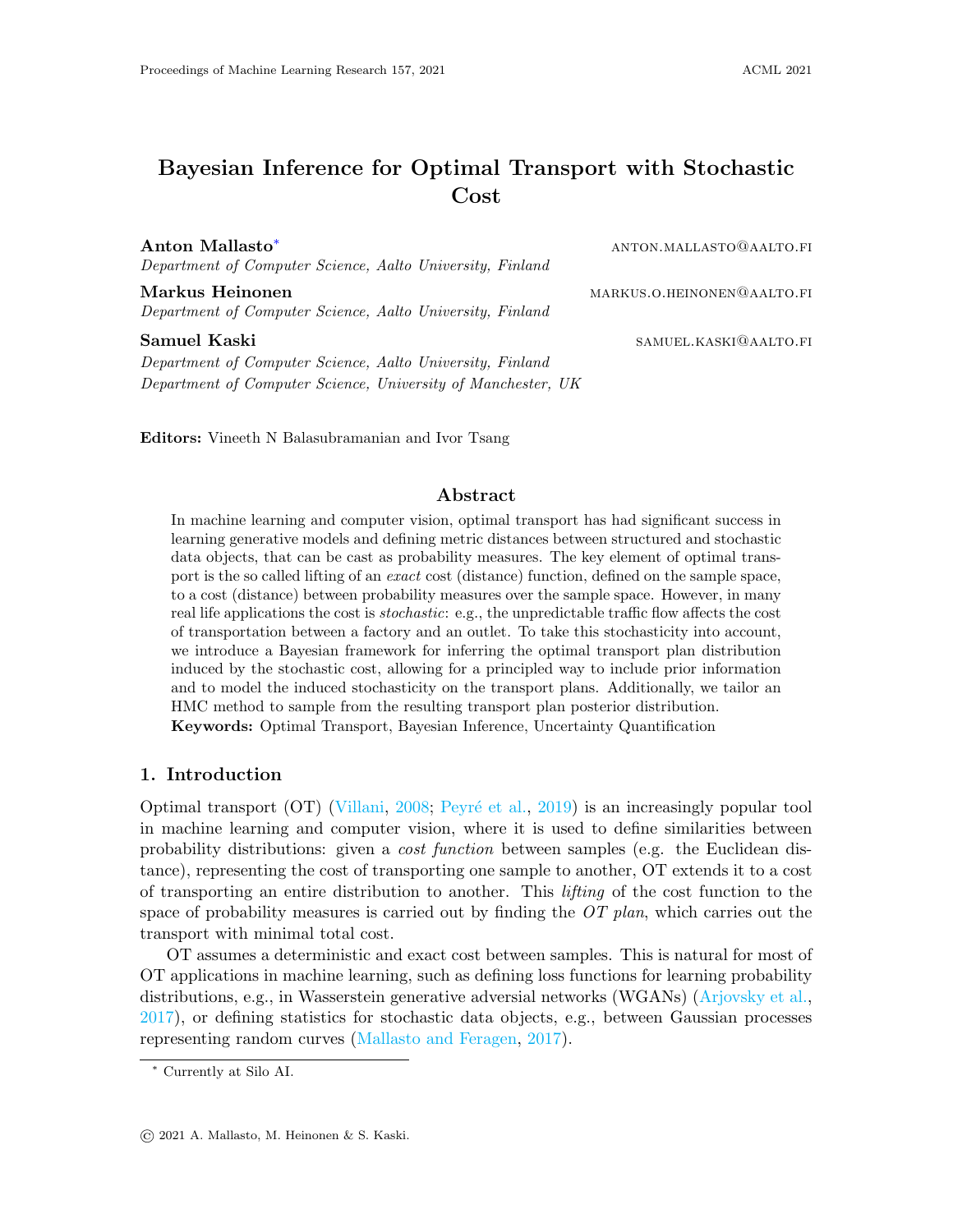|               |                               | Cost |  |                              |  |
|---------------|-------------------------------|------|--|------------------------------|--|
|               | $\boldsymbol{\mathrm{exact}}$ |      |  | stochastic Prior Uncertainty |  |
| OТ            |                               |      |  |                              |  |
| RegularizedOT |                               |      |  |                              |  |
| BayesOT       |                               |      |  |                              |  |

Table 1: Comparison between vanilla OT, Regularized OT, and our method BayesOT. The qualities imply whether the approaches are able to incorporate an exact or stochastic cost, prior information, or whether the methods provide uncertainty estimates.

stochasticity, resulting in an average-case analysis. If the measures are hierarchical, i.e., we have mass distributions  $\langle i \rangle$  j over spatially varying components given by random variables  $X_i$ ;  $Y_j$ . Then, the cost  $c(X_i; Y_j)$  would be stochastic, depending on the realisations of the components. One could then consider extending the sample-wise cost to a component-wise cost using the OT quantity between the two components, i.e.,  $\tilde{c}(X_i; Y_j) = \text{OT}_c(X_i; Y_j)$  [\(Chen](#page-14-2) [et al.,](#page-14-2) [2018\)](#page-14-2). However, we would lose all stochasticity again, and the component-wise OT cost would be blind to any natural correlation between the components.

Furthermore, one could solve the OT plan associated with each cost matrix sample  $\mathcal{C}^k$ , and carry out population analysis. This would, however, prevent the use of prior information, and would not result in a likelihood on the OT plans which could be used to estimate the relevancy of a given plan.

Minibatch OT [\(Fatras et al.,](#page-14-3) [2019,](#page-14-3) [2021\)](#page-14-4) is somewhat related. It has been applied for example in generative modelling [\(Mallasto et al.,](#page-15-5) [2019\)](#page-15-5), as it provides a convenient way to approximate the OT problem [\(Genevay et al.,](#page-14-5) [2016\)](#page-14-5). Although minibatch OT does include stochasticity through sampling the minibatches, only the expected OT problem over these minibatches is considered.

## 2. BACKGROUND

We now summarize the basics of optimal transport [\(Villani,](#page-15-0) [2008;](#page-15-0) Peyré et al., [2019\)](#page-15-1) and Bayesian inference [\(Gelman et al.,](#page-14-6) [2013\)](#page-14-6) in order to fix notation.

Optimal Transport (OT) is motivated by a simple problem. Assume we have locations of factories  $f\chi_j g_{j=1}^n$   $\qquad \qquad$  R<sup>d</sup> and of outlets  $f\chi_j g_{j=1}^n$   $\qquad \qquad$  R<sup>d</sup>. Each of the factories produces i amount of goods, and the outlets have a demand of  $j$ , each positive and normalized to sum to one; i, j 0 and  $\frac{n}{i-1}$   $i = \frac{n}{j-1}$  j = 1. We represent the distribution of goods over the factories and demands over the outlets by the discrete probability measures

$$
(x) = \begin{cases} \n\chi_1 & \text{if } x_i(x); \\ \n\chi_2(x) & \text{if } x_i(x) \n\end{cases} \quad (y) = \begin{cases} \n\chi_1 & \text{if } x_i(y); \\ \n\chi_2(x) & \text{if } x_i(x) \n\end{cases} \tag{1}
$$

where  $\chi(y)$  stands for the Dirac delta function.

Assume that the cost of transporting a unit amount of goods from  $x_i$  to  $y_j$  is  $c(x_i, y_j)$ , where  $c: \mathbb{R}^d \times \mathbb{R}^d \times \mathbb{R}^+$  is the *cost function*, inducing the *cost matrix*  $C_{ij} = c(X_i; y_j)$ . Then,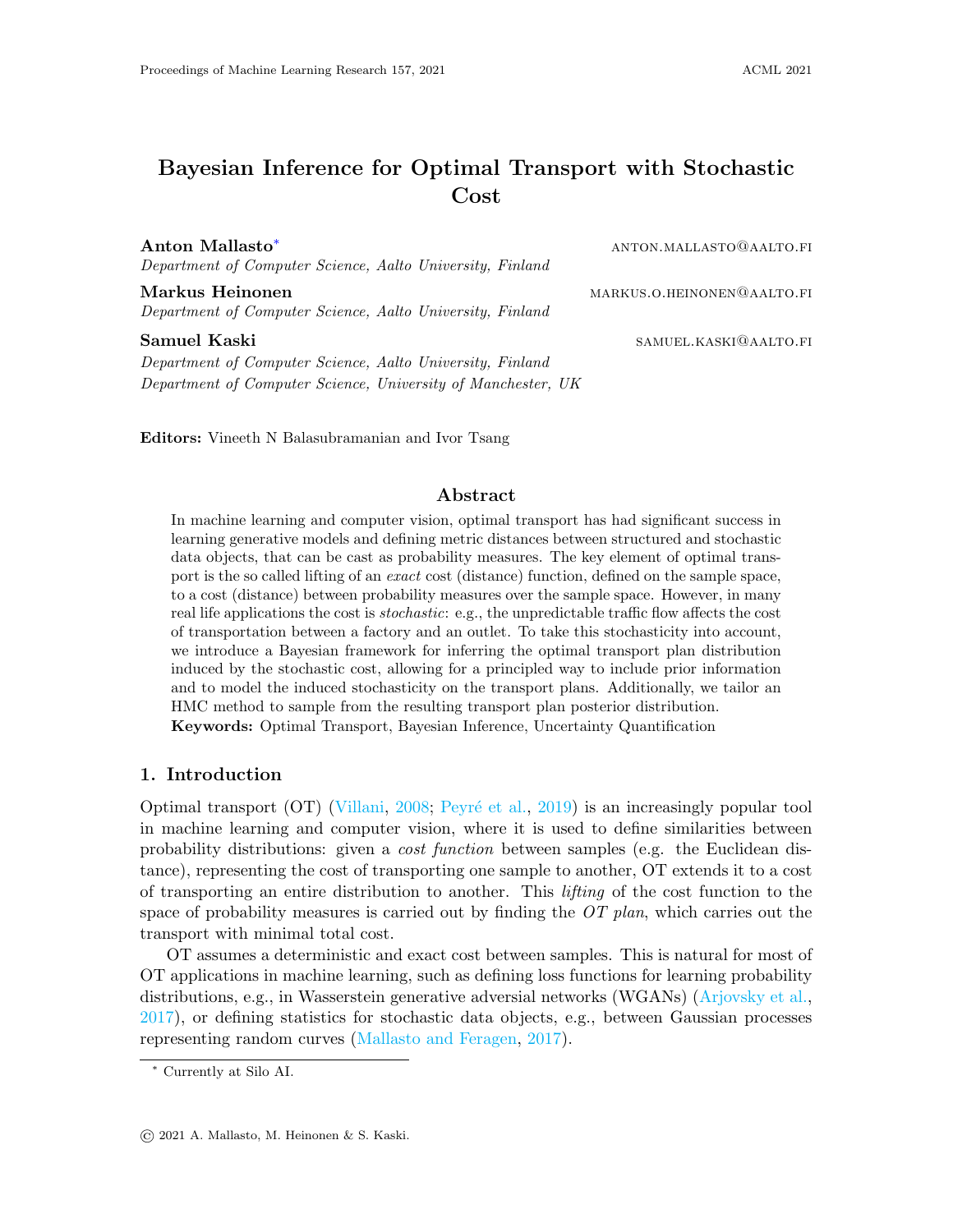Figure 1: OT with stochastic cost. Assume measures; having uniform distribution over the atoms  $x_1$ ;  $x_2$  and  $y_1$ ;  $y_2$ , respectively, and either of the cost matrices or B is observed with equal probability, so that on average  $C_{ii} = 5$  for all i; j. The average cost matrix yields an ill-posed OT problem, as any transport plan would solve the OT problem. On the other hand, the posterior distribution for the transport plan (on the right, blue gives an empirical histogram for posterior samples, orange gives posterior likelihood) encaptures the multimodality, which arises, as there are only two minimizing transport plans for the problem, depending on whether we witness cost matrix A or B. The transport plan is a 2 2 matrix, but can be parameterized with a single real value.

the OT quantity between and is given by

OT(*;* ; *C*) = 
$$
\min_{2 \text{ } (i, j)}
$$
 IC;  $i = \min_{2 \text{ } (i, j)} X_{ij} C_{ij}$ ; (2)

where the Frobenius inner producthC; i gives the total transportation cost and the set of joint probability measures with marginals and , the transport polytope, is denoted by

( ; ) = 8 9 < : : Xm j =1 ij = <sup>i</sup> ; Xn i=1 ij = <sup>j</sup> = ; : (3)

Its elements aretransport plans, as  $_{ij}$  is the amount of mass transported from $x_i$  to  $y_j$ . The constraints on ( ; ) enforce the preservation of mass; all the goods produced need to be transported so that the demand of each outlet is satised.

This seemingly practical problem produces a geometrical framework for probability measures, by lifting the sample-wise cost function to a similarity measure  $OT( ; ; C)$  between the probability measures. Depending on the cost, a metric distance could be produced (i.e., the p-Wasserstein distances), which allows studying probabilities using metric geometry.

Regularized Optimal Transport. The OT problem in (2) is a convex linear program, often producing slow-to-compute, 'sparse' transport plans that might not be unique. This has motivated regularized versions of OT (Cuturi, 2013; Dessein et al., 2018; Di Marino and Gerolin, 2020), which admit unique solutions. We now summarize regularized OT, as it turns out that solving certain maximum a posteriori estimates under the BayesOT framework is equivalent to solving regularized OT, as will be discussed in Sec. 3.4.

Given a strictly convex regularizer R, the regularized OT problem is given by (Dessein et al., 2018)

$$
OT_R( ; ; C) = \min_{2 \ ( ; \ )} \text{fhC}; \ i + R() \ g;
$$
 (4)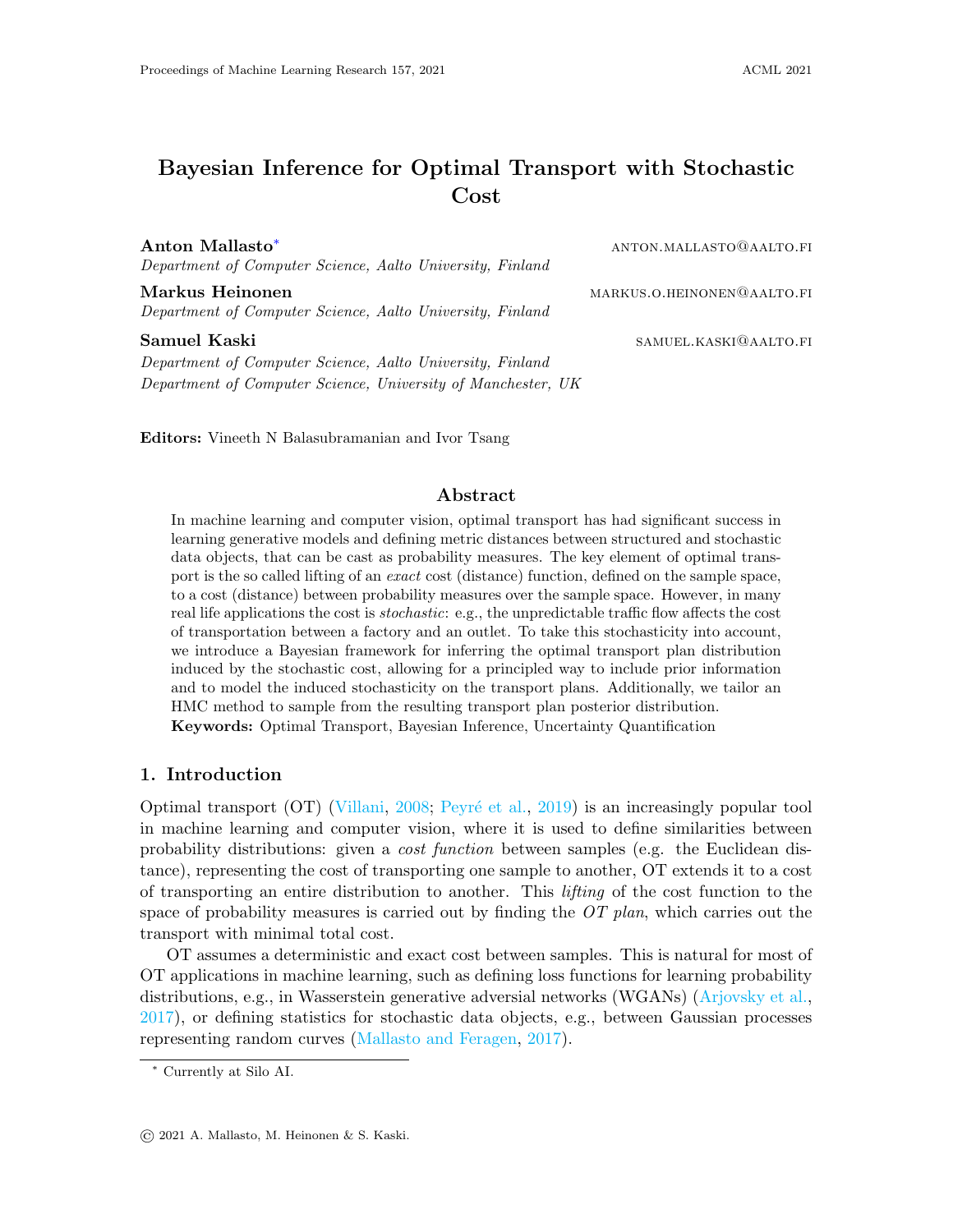With some technical assumptions onR, such as strict convexity over its domain, there exists a unique minimizer of (4), which in practice can be solved usingiterative Bregman projections. We denote this minimizer by  $(R; C; ; )$ . A popular choice for the regularizer is given by  $R = H$  (Cuturi, 2013), where the regularization magnitude  $> 0$  is a positive constant, and X

$$
H() = \begin{cases} 1 & \text{if } \log_{10} 1 \\ 0 & \text{if } \log_{10} 1 \end{cases}
$$

is the entropy. This speci c regularization strategy has gained much attention, as it is fast to solve with the Sinkhorn-Knopp iterations (Knight, 2008), and enjoys better statistical properties compared to vanilla OT (Genevay et al., 2019).

Bayesian Inference. Assume we are given a family of models, with parameter , and a dataset D =  $f(x_i; y_i)g_i^p$  $X$  Y, produced by an underlying relationship  $y_i = f(x_i) + "i$ , where "i is a random noise variable, and we want to inferf : X ! Y. Given knowledge about in the form of a prior distribution  $Pr( )$ , Bayesian statistics approaches inferringf by conditioning the parameters via the Bayes' formula

$$
Pr(jD) = \frac{Pr(Dj)Pr(j)}{Pr(D)};
$$
 (6)

where  $Pr(jD)$  is the posterior distribution,  $Pr(D)$  is the evidence, which can be viewed as a normalizing constant for the posterior distribution, and Pr( Dj ) is the likelihood, whose form is a part of the modelling choices.

The posterior distribution can then be used to estimate the uncertainty of predictions  $y = f(x)$  by sampling Pr( $i$ D) and observing the induced distribution of y. This distribution can also be summarized as apoint estimate. A common point estimate for  $f(x)$ is given by the maximum a posteriori (MAP) estimate f  $(x)$ , where = arg max Pr(  $|D|$ ).

Another popular point estimate is given by the average prediction E  $_{\text{Pr}(\text{ }j\text{D})}$ f (x).

# 3. BAYESIAN INFERENCE FOR OPTIMAL TRANSPORT

We now detail our approach, BayesOT, to solving OT with stochastic cost via Bayesian inference. First, we motivate the stochastic cost in Sec. 3.1, and then formulate the problem from a Bayesian perspective in Sec. 3.2. We then focus on sampling from the resulting posterior distribution of OT plans in Sec. 3.3, by devising a Hamiltonian Monte Carlo approach. Finally, we discuss resultingmaximum a posteriori estimates and their connections to regularized OT in Sec. 3.4.

## 3.1. Optimal Transport with Stochastic Cost

Consider the scenario where instead of an exact cost matrix, we observe samples  $Pr(C)$ ,  $k = 1$ ; :::; N, from a stochastic costC, which we view as a random variable. This stochasticity propagates to the regularized OT plan via the OT problem

$$
\arg\min_{2\,( \, ; \, \, )} \text{fhC}; \quad i + R() \, g; \quad C \quad \text{Pr}(C): \tag{7}
$$

In the rest of this work, our goal is to infer the distribution inherits from C.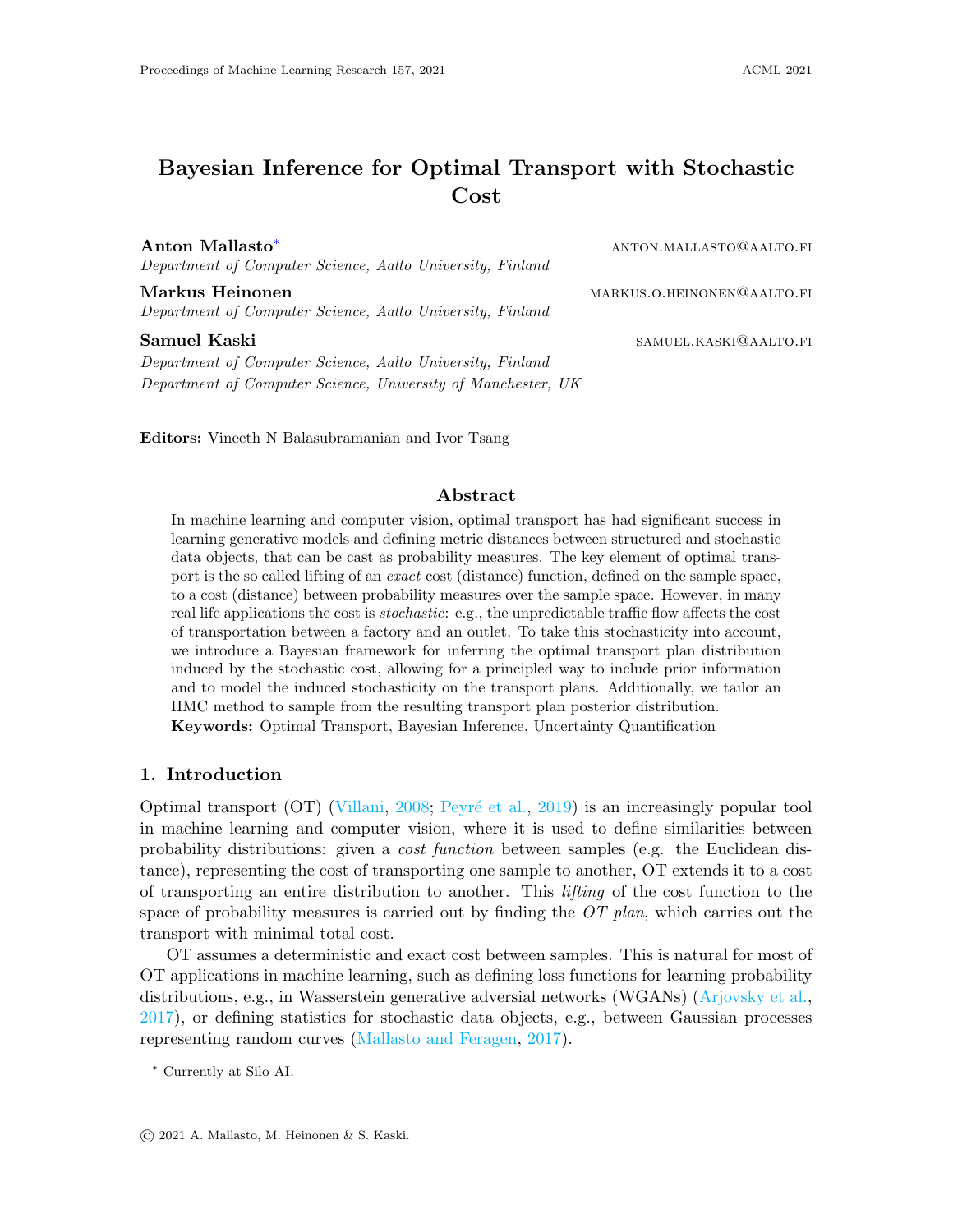Stochastic costs naturally occur when considering OT between hierarchical models ( $\iota_i$ ;  $X_i$ ) $_{i=1}^n$  and ( $\iota_j$ ;  $Y_j$ ) $_{j=1}^m$ , where  $X_i$ ,  $Y_j$  are random variables taking values in  $R^d$ , resulting in the stochastic cost matrix  $C_{ij}$  c(X<sub>i</sub>; Y<sub>j</sub>). Here one can view (<sub>i</sub>; X<sub>i</sub>) as a mobile factory with mass  $_{\rm i}$ , that has a stochastic location according to the random variableX<sub>i</sub>.

On the other hand, the costc itself can inherently be stochastic, e.g., when transporting goods in real life, as trac congestions behave stochastically, aecting the cost of transporting mass from point i to point j .

The choice to tackle (7) with Bayesian inference provides a convenient way of expressing uncertainty in parameters, allows the inclusion of prior knowledge on , alleviating problems with sample complexity, and provides a principled way of choosing point-estimates as the maximum a posteriori (MAP) estimates.

## 3.2. Bayesian Formulation of OT

To employ Bayesian machinery, we need to de ne a prior distribution  $Pr( j ; )$  for with marginals; , and a likelihood function that relates to a given sample  $C<sup>k</sup>$  of the cost. As we will mention below, priors on the transport polytope have already been discussed in the literature. Our key contribution is introducing the likelihood, quantifying how likely a given transport plan is optimal for a given cost matrix  $C<sup>k</sup>$ .

The Likelihood for  $C^k$  is de ned using auxiliary optimality variables  $O_k$  inspired by maximum entropy reinforcement learning (Levine, 2018): de ne a binary variable  $O_k$  2 f 0; 1g indicating whether achieves the minimum in OT(;; C  $k$ ), so that O<sub>k</sub> = 1 if it achieves the minimum, and  $O_k = 0$  otherwise. We consider the distribution

$$
Pr(O_k = 1 j ; ; Ck; ) = exp h Ck; i ; \t(8)
$$

which can be interpreted asthe likelihood of being optimal for  $C_k$ .

The likelihood is motivated by the fact that  $\mathsf{OT}(\cdot; C^k)$  0 always holds, and so if the total cost is zero, hC<sup>k</sup>; i = 0, then the likelihood of being optimal for  $C<sup>k</sup>$  (i.e., O<sub>k</sub> = 1) is 1. On the other hand, ash $C^k$ ; i decreases, the likelihood increases.

Prior for . Any prior whose support covers the transport polytope could be used, such as the well-behaved ones discussed by Frogner and Poggio (2019): component-wise normal, gamma, beta, chi-square, logistic and Weibull distributions. The authors also considered the Dirichlet distribution, which we nd to work well in practice in the experimental section. We also consider the entropy prior, de ned as

$$
Pr(j ; ) / exp(H(j) ; > 0; \t(9)
$$

which we use to enforce the positivity of the OT plans.

Posterior for . Given the likelihood and the prior, the posterior for a single cost matrix can now be written as

$$
Pr( j ; ; Ok = 1; Ck) / Pr(Ok = 1 j ; ; Ck; ) Pr( j ; ). \qquad (10)
$$

On the other hand, a population of cost matrices  $C<sup>k</sup>$ ,  $k = 1$ ; ...; N, requires de ning a joint likelihood for  $O_k$  before we can write out the posterior. To this end, we consider two likelihoods: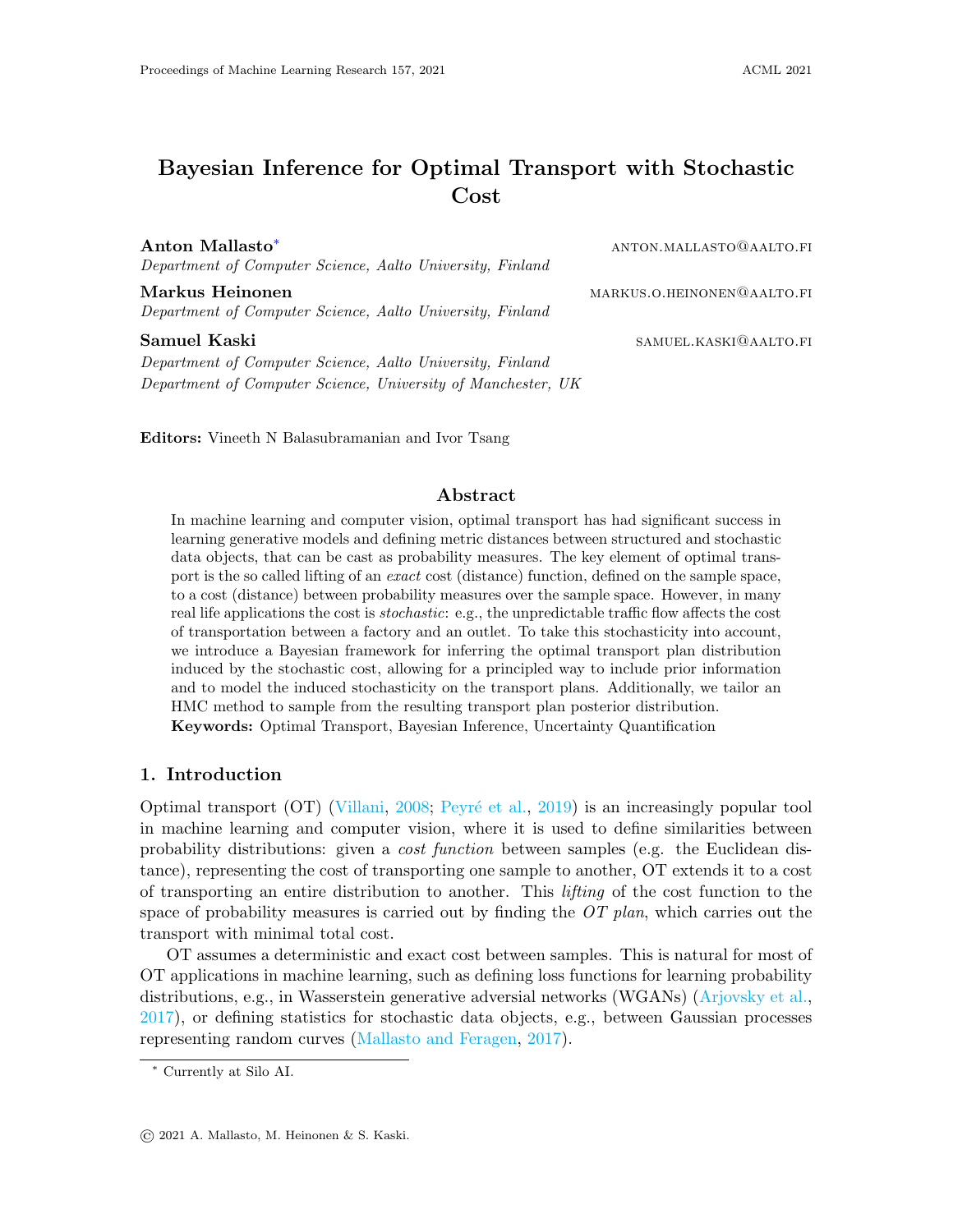(L1) The rst likelihood encourages to be optimal for each  $C<sup>k</sup>$ , and is given by

$$
Pr^{(L1)}(O = 1j; ; C; ) = Pr^{(L1)}(O_1 = 1; ...; O_N = 1 j; ; C^{-1}; ...; C^N; )
$$
  
= Pr(O<sub>k</sub> = 1 j; ; C<sup>k</sup>; ). (11)

(L2) The second likelihood encourages to be optimalfor some  $C<sup>k</sup>$ , and is given by

$$
Pr^{(L2)}(O = 1j; ; C; ) = Pr^{(L2)}(O_1 = 1; ...; O_N = 1 j; ; C^{-1}; ...; C^N; )
$$
  
= Pr(O<sub>k</sub> = 1 j; ; C<sup>k</sup>; ). (12)

The resulting posteriors will be denoted by  $Pr_i^{(L1)}($   $jC; O = 1)$  and  $Pr_i^{(L2)}($   $jC; O = 1)$ , respectively. The negative posterior log-likelihood can then be written as

$$
Q^{(L1)}() = \log Pr^{(L1)}(j; C; O = 1)
$$
  
\n
$$
= \log Pr(j; j) \Pr(O_k = 1 j; C^k; j)
$$
  
\n
$$
= \log Pr(j; j) + \sum_{k=1}^{k \neq 1} C^k; + const.;
$$
 (13)

and for the likelihood (L2) we compute

$$
Q^{(L2)}( ) = \log Pr^{(L2)}( ); O = 1)
$$
  
= log Pr( j ; ) Pr(O<sub>k</sub> = 1 j ;; C<sup>k</sup>; )  
= log Pr( j ; ) log exp(h C<sup>k</sup>; i) + const:

Note that (14) can be viewed as a smooth version of (7). This can be shown as follows. First, let  $R() = \log Pr()$ , and de ne a family of distributions with parameter :

$$
Pr ( jCk; Ok = 1) / exp h ; Cki Pr() 1 = exp 1(h ; Cki log Pr()) : (15)
$$

Then, assumingR() is strongly convex, so that log Pr (  $jC<sup>k</sup>$ ; O<sub>k</sub> = 1) has a unique maximizer, we have the weak convergence P(  $jC<sup>k</sup>$ ; O<sub>k</sub> = 1) ! 1<sub>(R;C;; )</sub>() as ! 0 (Henderson et al., 2003). Then, note that (14) can be written with  $= 1$  as

$$
Pr_{i}^{(L2)}(jC;O=1) = \sum_{k=1}^{N} Pr_{1}(jC^{k};O_{k}=1);
$$
 (16)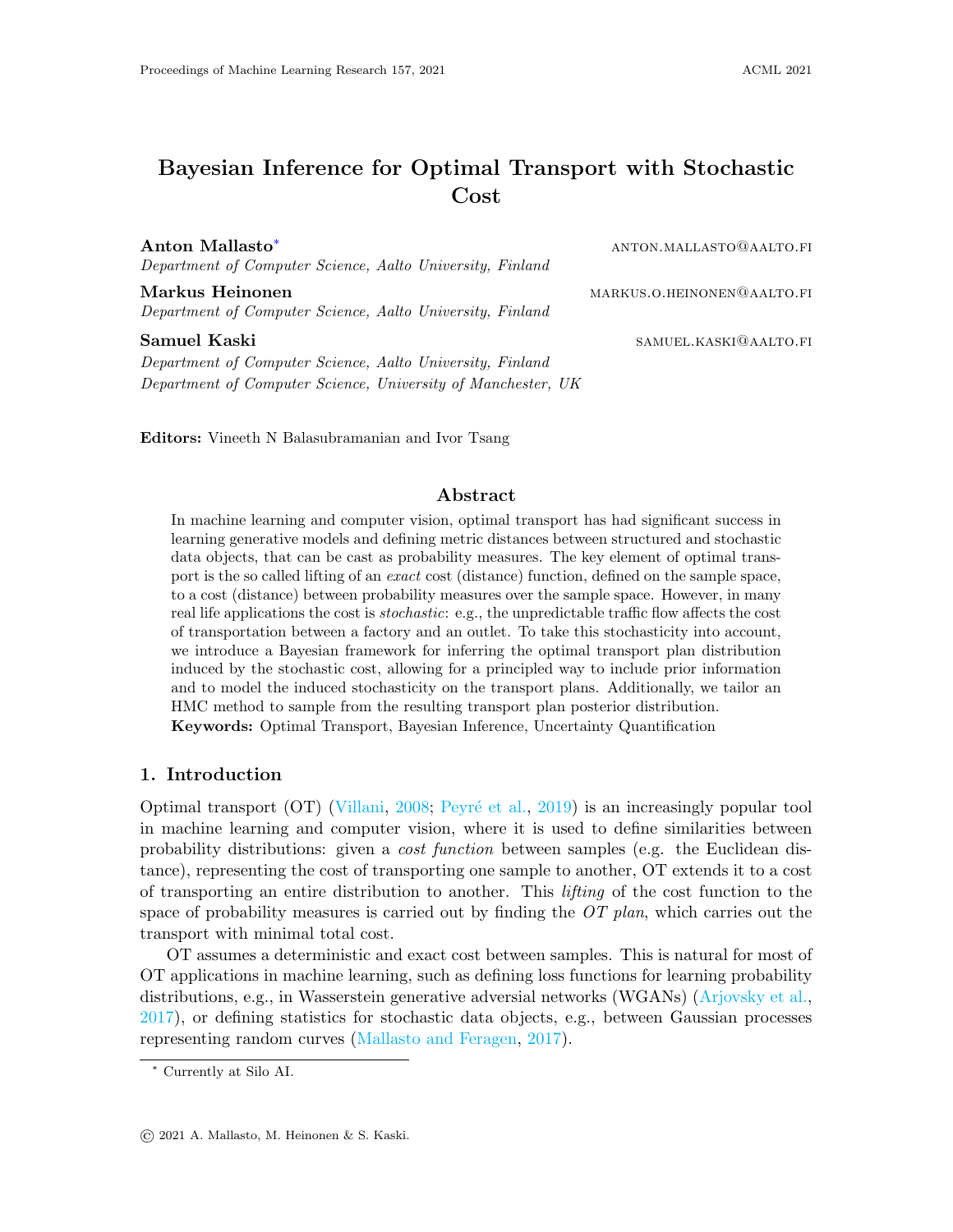whereas (7) can be written as

$$
\lim_{t \to 0} \Pr (jC; O = 1) dPr(C): \tag{17}
$$

We will discuss the relationship of (13) to regularized OT later in Section 3.4.

## 3.3. Posterior Sampling

We consider a Markov chain Monte Carlo (MCMC), specically a Hamiltonian Monte Carlo (HMC) method to sample from the OT plan posteriors. This requires a novel way to take the marginal constraints into account, which we do by devising a chart for the transport polytope in (24).

MCMC methods are the main workhorse in Bayesian inference, allowing sampling from a given unnormalized distribution. First, a proposal process  $Pr(t_{t+1} | t)$  is devised, where t is a sequential sample index. Given a proposed transition  $_t$  !  $t_{t+1}$ , we Iter it through the Metropolis-Hastings sampler, ensuring that the resulting Markov chain is reversible with respect to Pr  $($   $|C;O=1\rangle$  and satis es detailed balance

HMC is a popular variant of MCMC, allowing for e cient sampling in high dimensions, which pairs the state with a momentum P 2  $R^{n-m}$  (Neal et al., 2011). One then de nes the kinetic energy T and potential energy U,  $\ddot{\phantom{0}}$ 

T(
$$
\,;\text{P}
$$
) = vec(P) diag(M) <sup>1</sup>vec(P) =  $\sum_{ij}^{X} P_{ij}^{2} M_{ij}^{1}$ ;  
\nU() =  $\log \det (\text{diag}(M)) \log Pr()$   
\n=  $\frac{1}{2} \sum_{ij}^{X} \log M_{ij} \quad Pr_{ij} \quad (jC; O = 1)$ : (18)

Here diag(M) 2  $R^{\text{nm}}$  nm is a diagonal mass matrix induced by the matrix M 2  $R^{\text{n}}_{+}$  m. A default choice would beM<sub>ii</sub> = 1. The kinetic and potential energies form the Hamiltonian

$$
H(\ ; P) = T(\ ; P) + U(\ )\ ;
$$
 (19)

which induces the Hamiltonian system whose trajectories preserve the Hamiltonian. The HMC procedure then samples a momentum $P_t$ , and evolves the pair ( $_t$ ;  $P_t$ ) according to the Hamiltonian with a symplectic integrator, e.g., the leapfrog algorithm Betancourt (2017). The resulting pair  $( t_{t+1} ; P_{t+1} )$  is then accepted with probability

$$
(\, t, \, t_{+1}) = \min f 1; \exp(H(\, t, P_t) \, H(\, t_{+1}; P_{t+1}))g. \tag{20}
$$

Constraints on , can be taken into account by utilizing the geometry of the transport polytope, which we present below. The positivity constraints 0 can be enforced coordinate-wise through the prior, assigning zero mass for negative values. For example, one could consider the uniform distribution over the probability simplex.

Transport Polytope. To accommodate the somewhat complicated constraints on the transport polytope, we cast the polytope as a set concentrated on an ane plane bound by positivity constraints. This allows parameterizing the polytope using a linear chart (given in  $(24)$  below), which we put in use when sampling viable transport plans.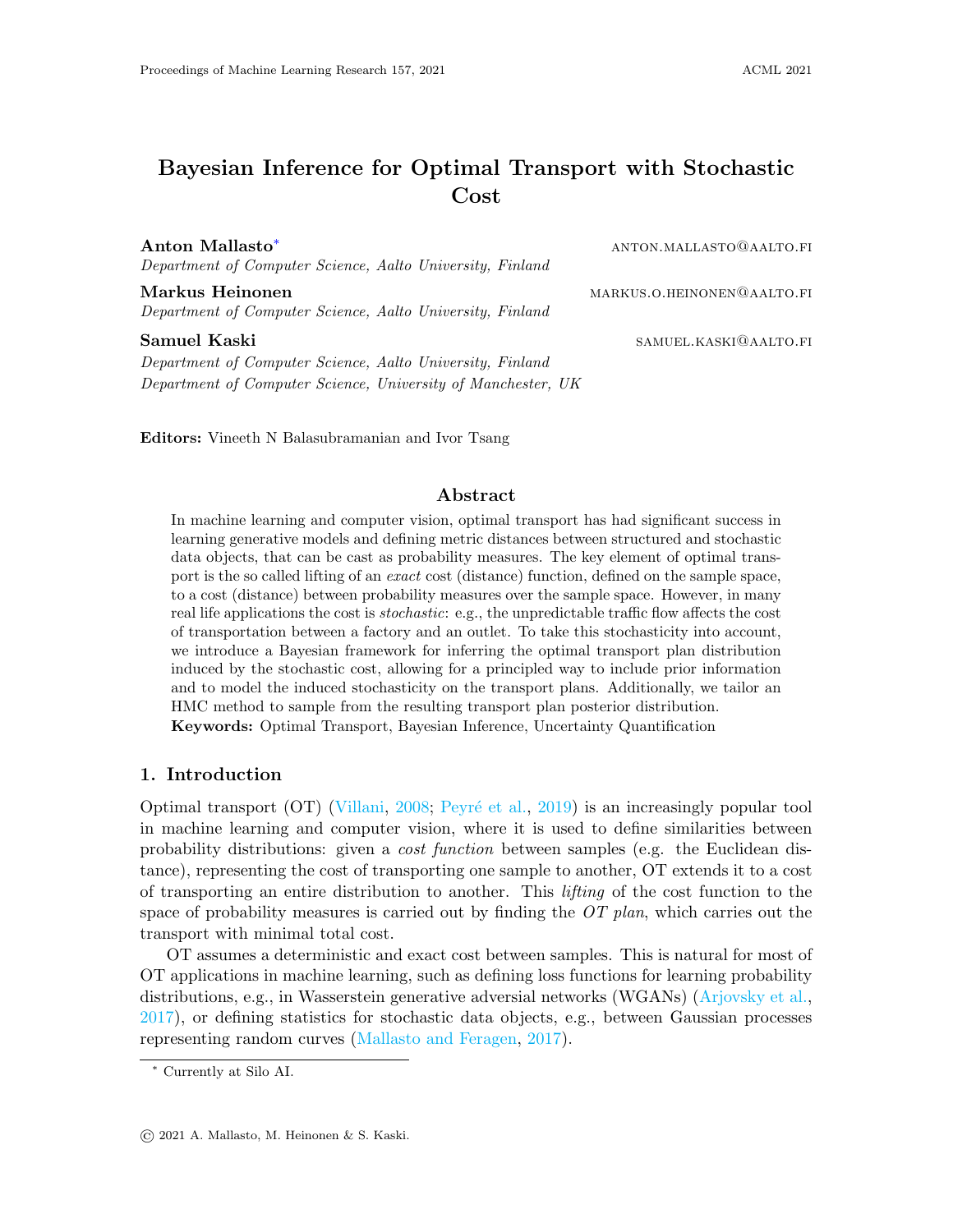Rigorously, we formulate the constraints on  $($ ;  $)$  in a linear fashion as

$$
\begin{array}{ccccccccc}\n0 & 1_m & = & \cdot; & \cdot; & 0; & 8i; j:\n\end{array}
$$
\n(21)

where  $1_n$  is the n-vector with all coordinates 1. Hence, (; ) is a convex polytope, and furthermore, it lies on the a ne plane (see Fig. 2)

<sup>0</sup> + V<sup>0</sup> = 8 < : <sup>0</sup> + M : X j Mij = 0; X i Mij = 0; 8i; j 9 = ; ; (22)

for some  $_0$  2 (; ). Thus, given any 2 (; ), we can nd M 2 V<sub>0</sub>, so that  $= 0 + M$ . The vector spaceV<sub>0</sub> is isomorphic to R<sup>(n 1)</sup> (m 1) via

$$
': R^{(n-1) (m-1)} : V_0; \t Z! \t (c)_T \t P_{ij \t j}^R ; \t (23)
$$

where  $P_i =$ P  $\frac{1}{j}$  is the row sum vector of and  $\frac{C}{j}$  = P <sub>i ij</sub> is the respective column sum vector. Thus, ' provides a linear chart for (; ) through

$$
() = \t0 + ' () \t0;
$$
 (24)

where the inequality is enforced for all coordinates.

In practice, we choose  $_0$  to be the independent joint distribution of and .

#### 3.4. Maximum A Posteriori Estimation as Regularized OT

We now consider the MAP estimate for the posterior distribution  $Pr^{(L1)}_j$  ( $jC$ ; O = 1) under the likelihood (L1). The (L2) case is more demanding due to the non-convexity of the smooth minimum appearing in  $Q^{(L_2)}$ , whereas $Q^{(L_1)}$  is convex if log Pr( j; ) is convex. Now considering $Q^{(L1)}$  in (13), we see that computing the MAP estimate,

<sup>8</sup> = arg min 2 ( ; ) Q (L 1)() = arg min 2 ( ; ) ( log Pr( j ; ) + \* XN k=1 C k ; ; (25)

is equivalent to solving the regularized OT problem (4) with the regularizer

$$
R() = \log Pr( j ; );
$$
 (26)

 $+$  $\lambda$ 

Figure 2: Illustration of the transport polytope as described in (22).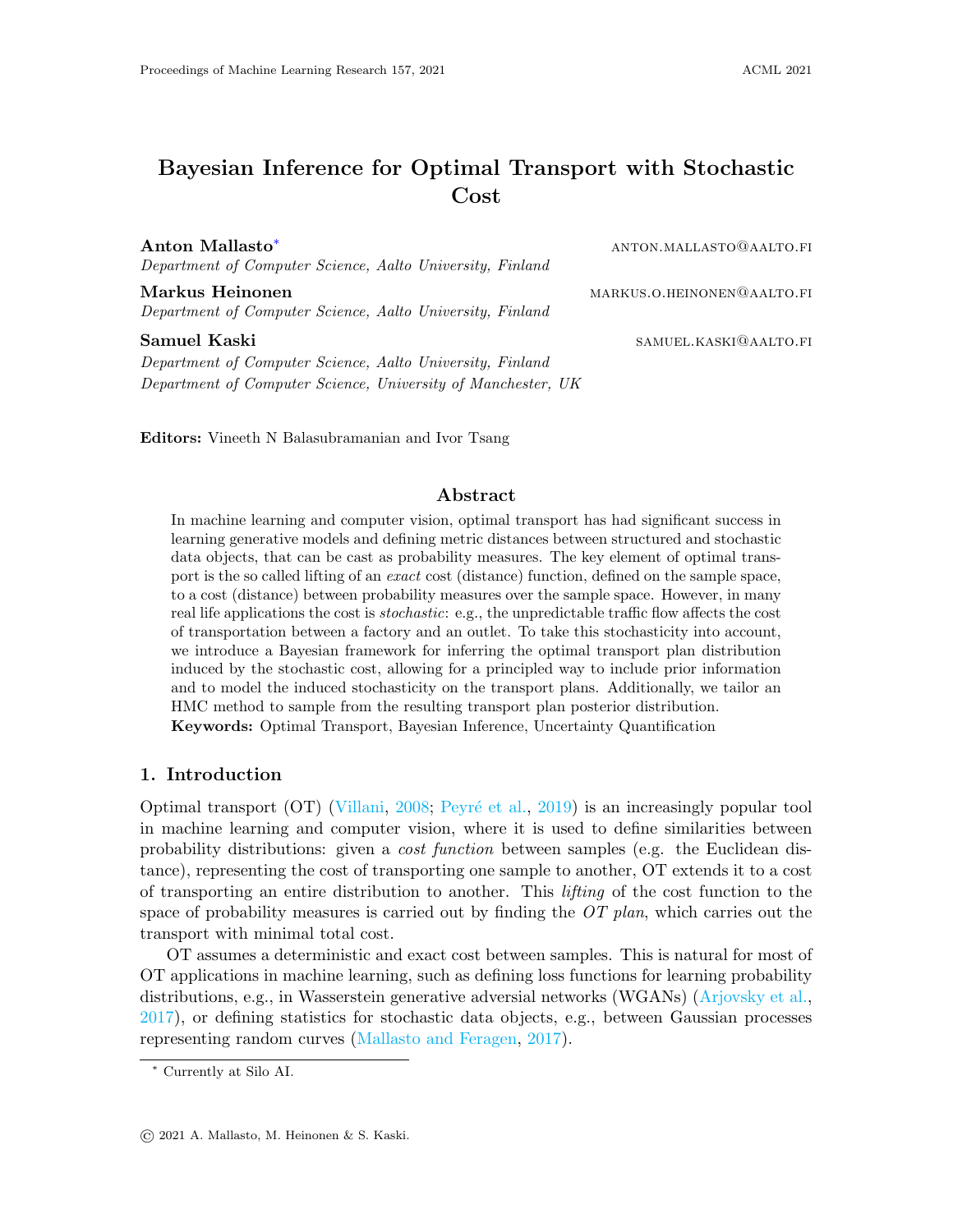P

the marginals ; , and the cost matrix  $_{k}$  C<sup>k</sup>.

For the sake of illustration, we discuss the MAP estimate in three example cases.

Constant Prior. With a constant prior  $Pr() = const$ :, solving (25) corresponds to the vanilla OT problem (2).

Entropy Prior. Assume we have a prior proportional to the exponential of the -scaled entropy of de ned in  $(9)$ , we get the regularizer

$$
R() = \log Pr(j; ) = H(); \qquad (27)
$$

Thus, solving (25) corresponds to solving the entropy-relaxed OT problem (Cuturi, 2013).

Gaussian Prior. Consider a Gaussian prior vec() Pr( ; ) for the vectorized transport plan, with mean and covariance matrix . Then, one gets

$$
R() = \frac{1}{2}(vec() \quad ) \quad ^{1}(vec() \quad ) ; \tag{28}
$$

and so if  $= 0$ , the Gaussian prior results in quadratically regularized OT (Lorenz et al., 2019; Dessein et al., 2018), where the quadratic term is the norm with respect to the Mahalanobis metric given by  $\frac{1}{2}$  <sup>1</sup>.

|                  | No Cost |          |             |       | <b>With Cost</b> |       |          |             |       |       |
|------------------|---------|----------|-------------|-------|------------------|-------|----------|-------------|-------|-------|
| Prior            |         | Error    | Correlation | 1 STD | 2 STD            | Error |          | Correlation | 1 STD | 2 STD |
| <b>Dirichlet</b> | 1:92    | $10^{3}$ | 0:702       | 62:8% | 82:9%            | 1:91  | $10^{3}$ | 0:686       | 616%  | 824%  |
| Tsallis          | 2:62    | $10^{3}$ | 0:304       | 47.9% | 628%             | 254   | $10^{3}$ | 0:350       | 47.1% | 608%  |
| Entropic         | 2:44    | $10^{3}$ | 0:319       | 454%  | 604%             | 258   | $10^{3}$ | 0:240       | 47.4% | 630%  |
| Gaussian         | 241     | $10^{3}$ | 0:340       | 443%  | 591%             | 242   | $10^{3}$ | 0:322       | 465%  | 607%  |
| Uniform          | 2:52    | $10^{3}$ | 0:284       | 443%  | 583%             | 246   | $10^{3}$ | 0:290       | 482%  | 61:9% |

Table 2: BayesOT yields meaningful uncertainty estimates for the Florida vote registration dataset. The median error is computed for the mean posterior prediction, the correlation is between standard deviations of the posterior (for an entry in the joint distribution) and the absolute error, and the two last columns give the percentage of data points lying inside the con dence bounds given by 1 and 2 standard deviations, respectively. The rst four columns omit the OT likelihood term, whereas the four last columns include it.

Figure 3: Demonstration of BayesOT between instances of digits 5-9 (columns) and 0-4 (rows). Each histogram shows the posterior of  $_{ii}$ .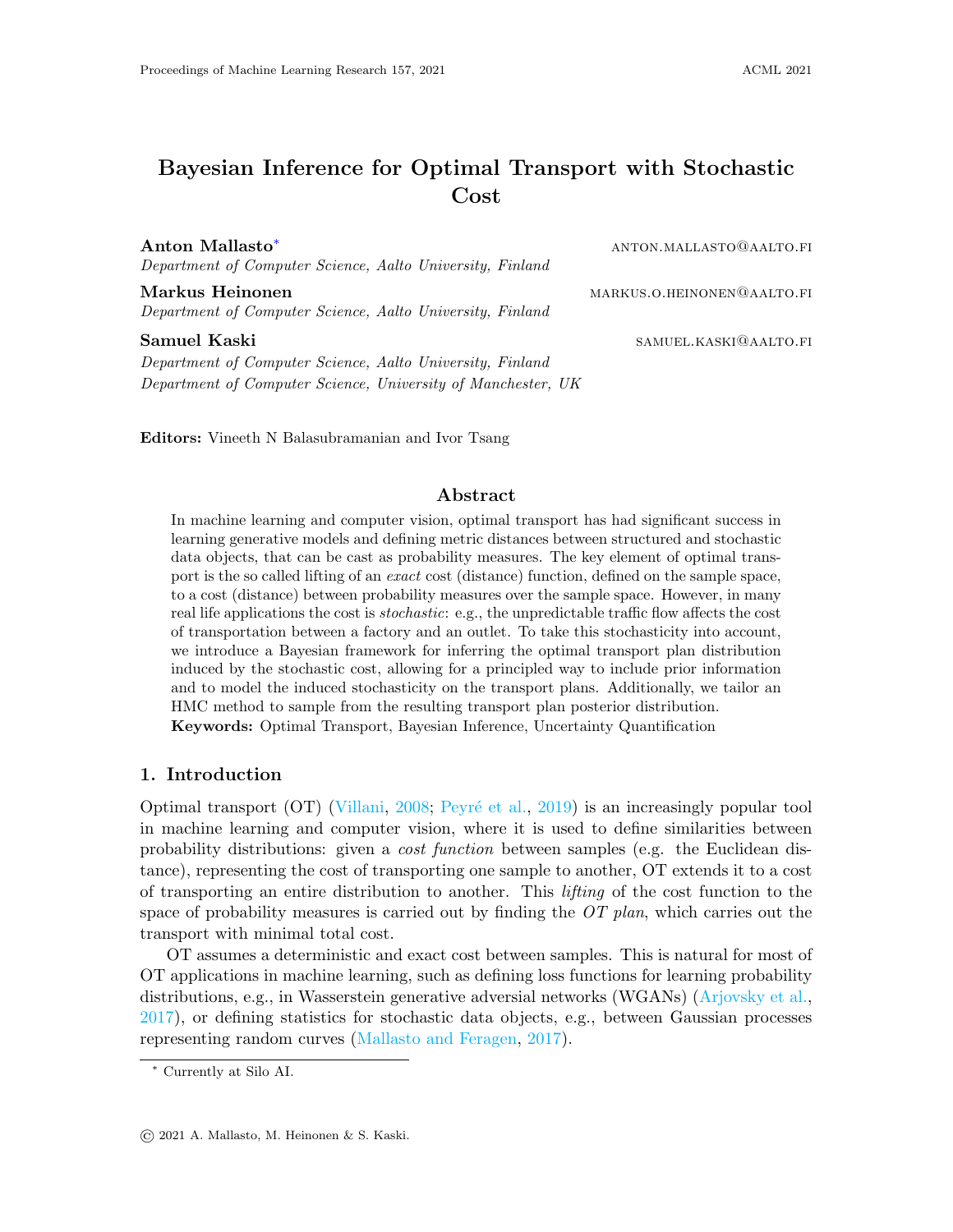## 4. EXPERIMENTS

We now demonstrate BayesOT on one toy data set (MNIST) and give empirical results on two sets: Florida vote registration dataset shows how BayesOT provides useful uncertainty estimates while building on top of traditional OT approaches. The New York City taxi dataset presents real tra c data, which we use to transport persons around Manhattan, comparing the BayesOT posterior to the average case analysis.

We implement BayesOT with the Pyro probabilistic programming framework (Bingham et al., 2019), and use the NUTS sampler (Homan and Gelman, 2014) for HMC to automatically tune the hyperparameters. We typically get 60 samples per second on a Macbook Pro 2015 in each of the experiments.

MNIST. As a toy-example with real data, we consider transport between two measures over 32 32 images of hand-written digits in the MNIST dataset (LeCun et al., 1998). The digits  $0 \quad 9$  are arbitrarily split into two groups of  $0 \quad 4$  and  $5 \quad 9$ , forming two measures and with uniform weights. We sample images of each digit from the dataset to compute  $N = 100$  samples from the stochastic cost matrix using the squared Euclidean metric. We sample 10 points from the posterior with 10<sup>3</sup> burn-in samples with a step size of 10<sup>4</sup>, and use the entropy prior with  $= 1$ .

The resulting posterior over the transport plans, with the likelihood (L1), is illustrated in Fig. 3. The results positively match intuition, as we most often see the mappings  $\sigma$ ! 5, 1 7! 7, 2 7! 6, 3 7! 8 and 4 7! 9. However, some of the assignments are not as clear-cut as others. For instance, 07! 5 is very dominant, whereas 37! 8 is not that dominant, as in some cases  $3!$ ! 7 might be more favorable, depending on the drawing style of the digit. This e ect is ignored by the MAP solution

Florida Vote Registration. We apply BayesOT to infer a joint table given two marginals, a common task in ecological inference. On top of point estimates, BayesOT provides uncertainty estimates, which are shown to be meaningful by the experiment.

The Florida dataset (Imai and Khanna, 2016) describes 10<sup>6</sup> individual voters in Florida for the 2012 US presidential elections. From the data, we aggregate two marginals per county (of which there are 68), namely a marginal of the party vote ('Democrat', 'Republican', 'Other') and another for ethnicity ('White', 'Black', 'Hispanic', 'Asian', 'Native', 'Other'). Then, we infer a posterior over joint tables between these features (Flaxman et al., 2015), which we compare to ground truth joint tables for each county.

Muzellec et al. (2017) apply OT to this problem by using side information to compute a cost matrix as r

$$
C_{ij} = 2 \quad 2 \text{ exp} \qquad \text{kv}_i^p \quad v_j^{\text{ek}}_2 ; \qquad (29)
$$

where  $= 10$ ,  $v_i^p$  $\frac{p}{q}$  is the average pro le for party i, consisting of: age normalized to lie within [0; 1], gender represented as a binary number, and an indicator variable expressing whether they voted in 2008 or not. The v<sub>j</sub>e is an analogous pro le, but for ethnicity j . Muzellec et al. (2017) employedTsallis-regularized OT to infer the joint table, which in our framework can be viewed as a MAP estimate with Tsallis-entropy prior. We show here how BayesOT, even when the cost is exact, allows us to provide uncertainty estimates for regularized OT, including Tsallis-regularized OT.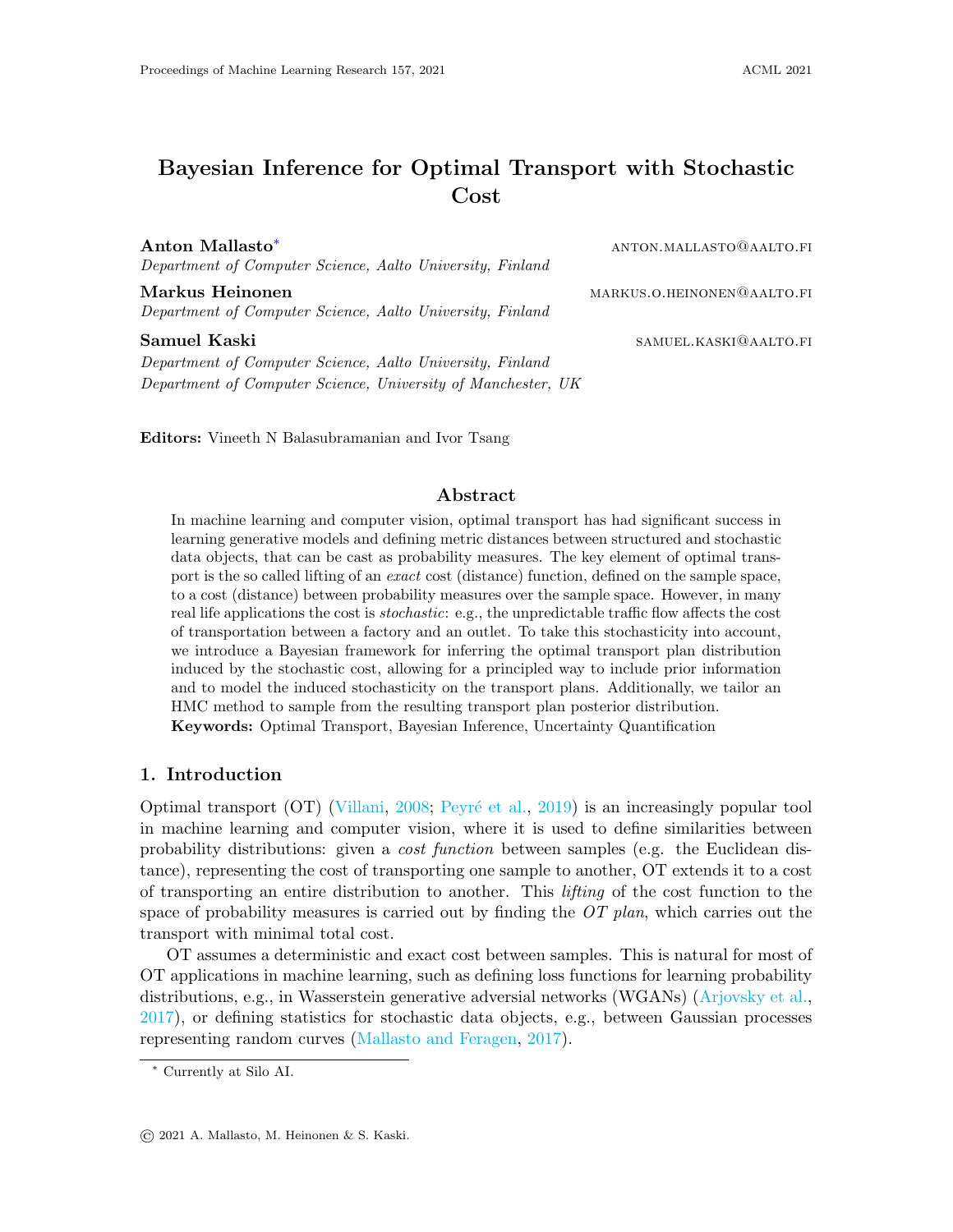Figure 4: Ground-truth assignments against the posterior mean assignments  $_{ii}$  for the 10 rst counties in the Florida vote registration dataset. The posterior utilizes Dirichlet prior with the cost matrix computed over the individual counties. A perfect inference would produce a scatter plot lying on the red diagonal line.

The approach by Frogner and Poggio (2019) discussed in Sec. 1 is also related. They choose a prior distribution, whose most likely joint table is chosen. Our HMC approach, which takes the marginal constraints into account, can be applied to their work, by sampling from the prior distribution, yielding uncertainty estimates for the point estimate.

For each county, we vary the prior distribution between the Diriclet prior, the Tsallisentropy prior and the entropy prior, and choose whether to use the likelihood associated with the OT cost or not (second term in  $(14)$  and  $(13)$ ). In each case, the HMC chain is initialized with 10<sup>2</sup> burn in samples with an initial step size of 10<sup>4</sup>, after which 10<sup>3</sup> posterior samples are acquired. This number of samples is quite low, especially for higher dimensions, but the results show that meaningful uncertainty estimates are still obtained.

The results are summarized in Table 2, presenting the median error, and to assess the uncertainty estimates, the correlation between the uncertainty estimates and absolute error, and how many test values lie within the 1 STD and 2 STD condence intervals of the point estimate. Furthermore, the results obtained using the Dirichlet prior and the cost matrix on the 10 rst counties are illustrated in Fig. 4.

The results indicate clearly that the Dirichlet prior performs the best, as it achieves the lowest median error and highest correlation between the posterior standard deviations and absolute errors. This might be as the prior is supported on the probability simplex, and thus concentrates more mass there compared to the other priors. On the other hand, it is surprising that the cost matrix does not seem to provide meaningful information, as the results over each prior remain quite una ected when we leave the OT likelihood term out.

NYC Taxi Dataset. We consider data collected from Yellow cabs driving in Manhattan in January 2019, totalling 7.7 million trips. For , we consider the 5 most common pick-up zones, and for the 6-15 most common pick-up zones, presented in Fig. 5. The weights for (and ) are computed according to the number of trips departing (and arriv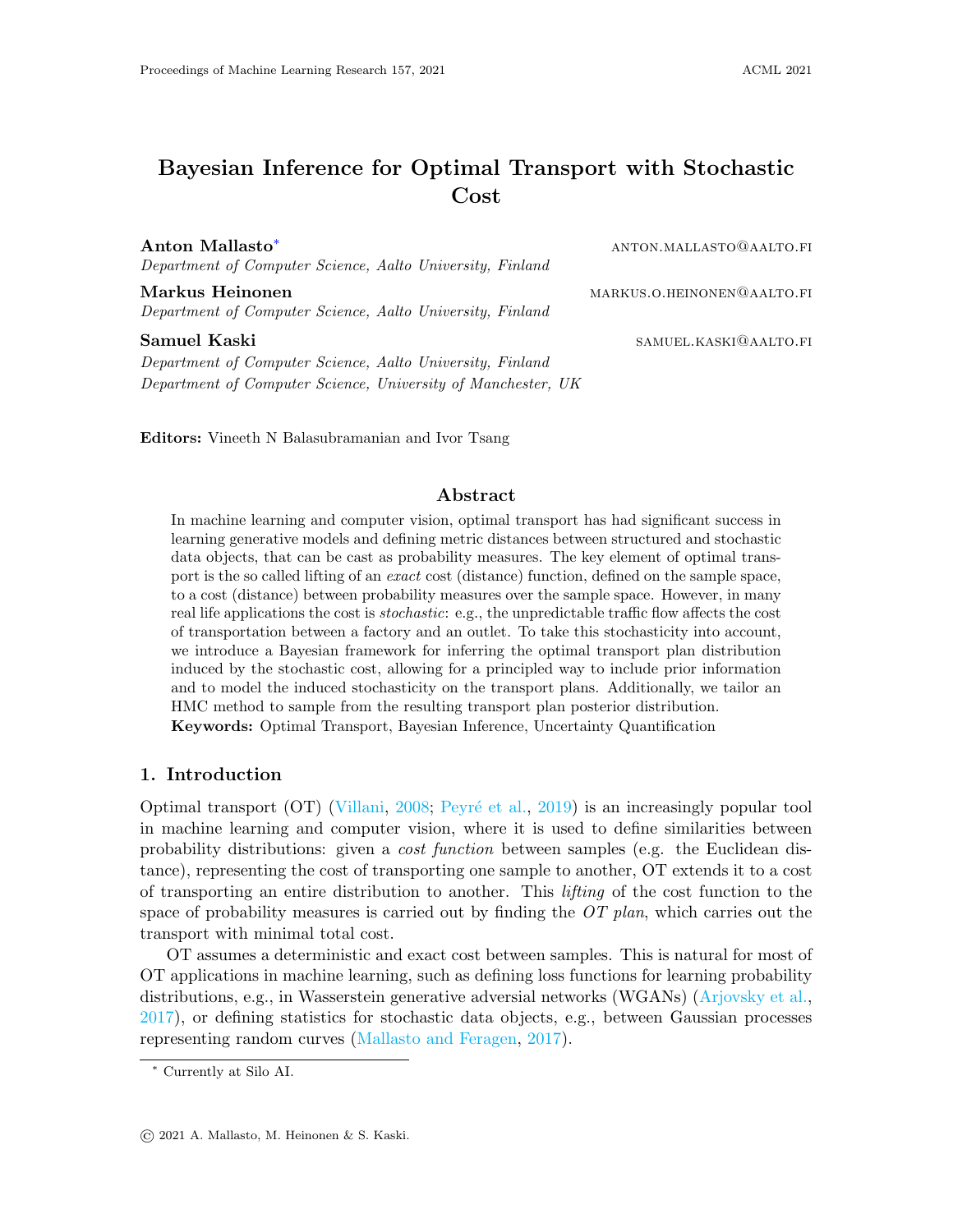Figure 5: (blue) and (red) distributions used for taxi zones on Manhattan.

ing) from the location. The cost matrix  $C_{ii}$  is computed by sampling trips between locations i and j, and dividing the fare by the amount of passengers on board. Thus, our task is to transport persons from pick-up locations to drop-o locations in an optimal way.

For this experiment, we pick the uniform prior and obtain 1000 samples from the stochastic cost matrix. We initialize the HMC chain with  $2 \times 10^3$  warm-up iterations, after which we sample 10 points from the posterior, induced by the likelihood  $(L1)$ , which is illustrated in Fig.  $6$ , alongside with the average cost  $OT$  solution.

In many cases where the average case analysis assigns considerable mass (e. $\vec{q}$ . 1 13; 2 7! 12; 5 7! 11), we see a larger variation in the histogram towards larger mass assignments. This agrees with intuition, as there should be many individual cost matrices encouraging a large assignment, if the average OT plan has a large assignment. However, the histogram also supports low assignments, implying that it is not always optimal to match these taxi zones together. We do also observe contradicting cases, such as  $1314$ , which might be caused by a situation, where the assignment on average is optimal, but otherwise is not. On the other end, we also observe cases where no mass is assigned on the average (17! 9; 3 7! 10), but the histogram still tends to assign some mass. This could be caused by a similar case as above, where this is suboptimal on average, but in many cases one should still assign some mass.

# 5. DISCUSSION

We introduced BayesOT, expanding the scope of OT to systems with stochastic cost, a common scenario in the real world. The experiments endorse BayesOT as a successful approach to model the stochasticity propagating to the OT plans from the cost, and proves to be useful in providing uncertainty estimates for use cases of OT with an exact cost.

A notable challenge for the use of BayesOT is formed by the posterior sampling method used (see supplementary material), which is orthogonal to the scope of this work, where the focus was on deriving a general framework for stochastic OT. As we consider marginal distributions with an increasing number of atoms, the dimensionality of the problem increases, subsequently increasing the mixing time for the MCMC method used. However, MCMC methodology is still under extensive consideration, and new advances are likely to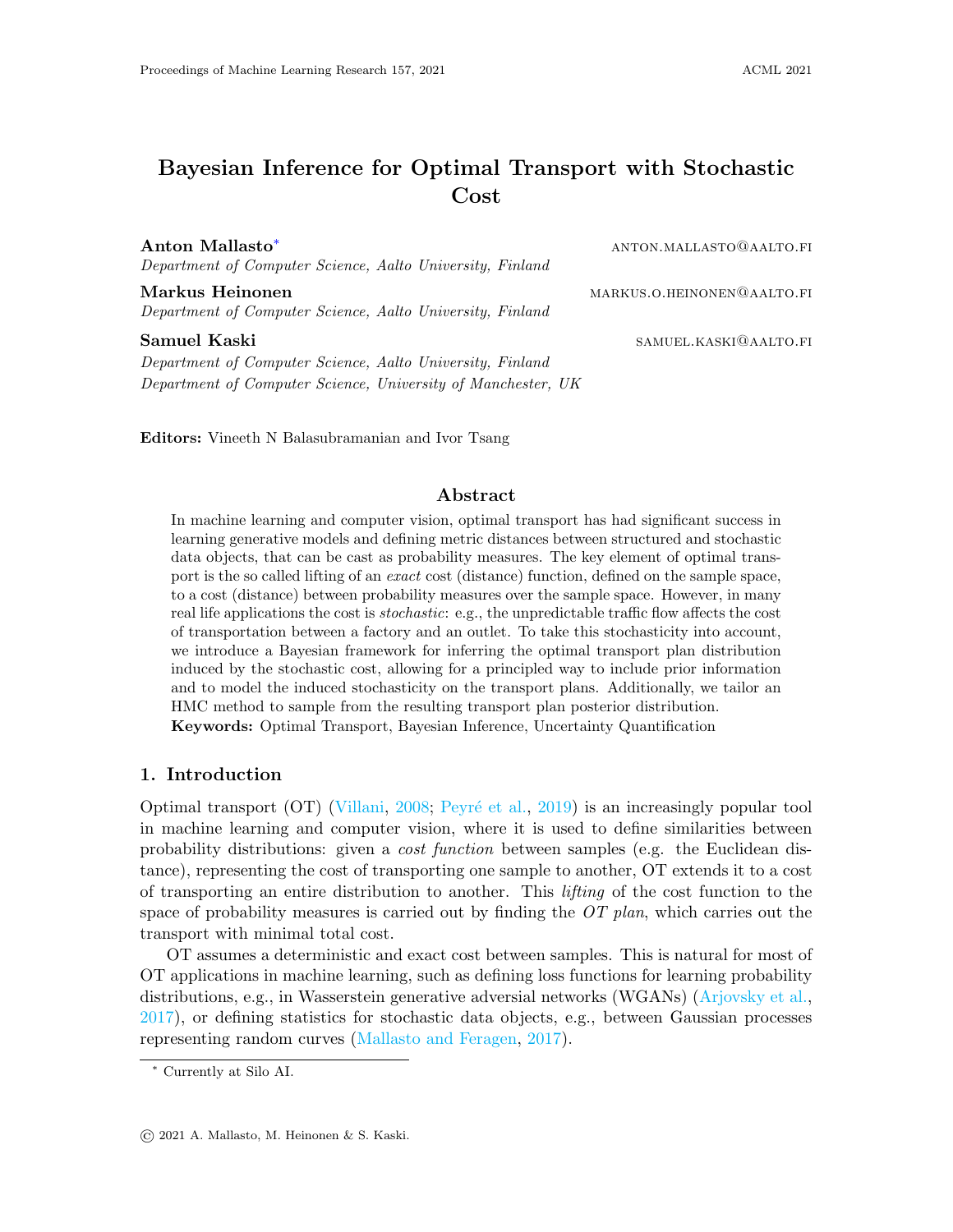#### Mallasto Heinonen Kaski



Figure 6: BayesOT posterior with uniform prior for transport plans between zones 1-5 and 6-15. Each histogram shows the posterior of  $\Gamma_{ij}$ , and the red lines give the standard OT solution for the average case.

scale BayesOT to even larger problems. As a current example, an alternative to HMC could be the stochastic gradient Riemann Hamiltonian Monte Carlo [\(Ma et al.,](#page-15-6) [2015\)](#page-15-6), or more approximative inference methods such as variational inference [\(Blei et al.,](#page-14-7) [2017\)](#page-14-7).

Future directions for BayesOT include modelling the joint distribution  $(C,\Gamma)$  of the cost and the OT plan explicitly, which allows computing a posterior distribution for the total OT cost. One could also consider regression problems, where at a given time with no observations, a distribution over potential OT plans could be inferred based on previous data. Although advances are needed to scale our approach to large problems, based on the experiments, we view BayesOT as a useful first step towards making OT-based analysis possible in uncertain environments.

## Acknowledgments

This work was supported by the Academy of Finland (Flagship programme: Finnish Center for Artificial Intelligence FCAI, Grants 294238, 319264, 292334, 334600, 328400). We acknowledge the computational resources provided by Aalto Science-IT project.

## References

- <span id="page-13-0"></span>Martin Arjovsky, Soumith Chintala, and Léon Bottou. Wasserstein generative adversarial networks. In Doina Precup and Yee Whye Teh, editors, Proceedings of the 34th International Conference on Machine Learning, volume 70 of Proceedings of Machine Learning Research, pages 214–223. PMLR, 06–11 Aug 2017.
- Michael Betancourt. A conceptual introduction to Hamiltonian Monte Carlo. *arXiv preprint* arXiv:1701.02434, 2017.
- Eli Bingham, Jonathan P. Chen, Martin Jankowiak, Fritz Obermeyer, Neeraj Pradhan, Theofanis Karaletsos, Rohit Singh, Paul A. Szerlip, Paul Horsfall, and Noah D. Goodman.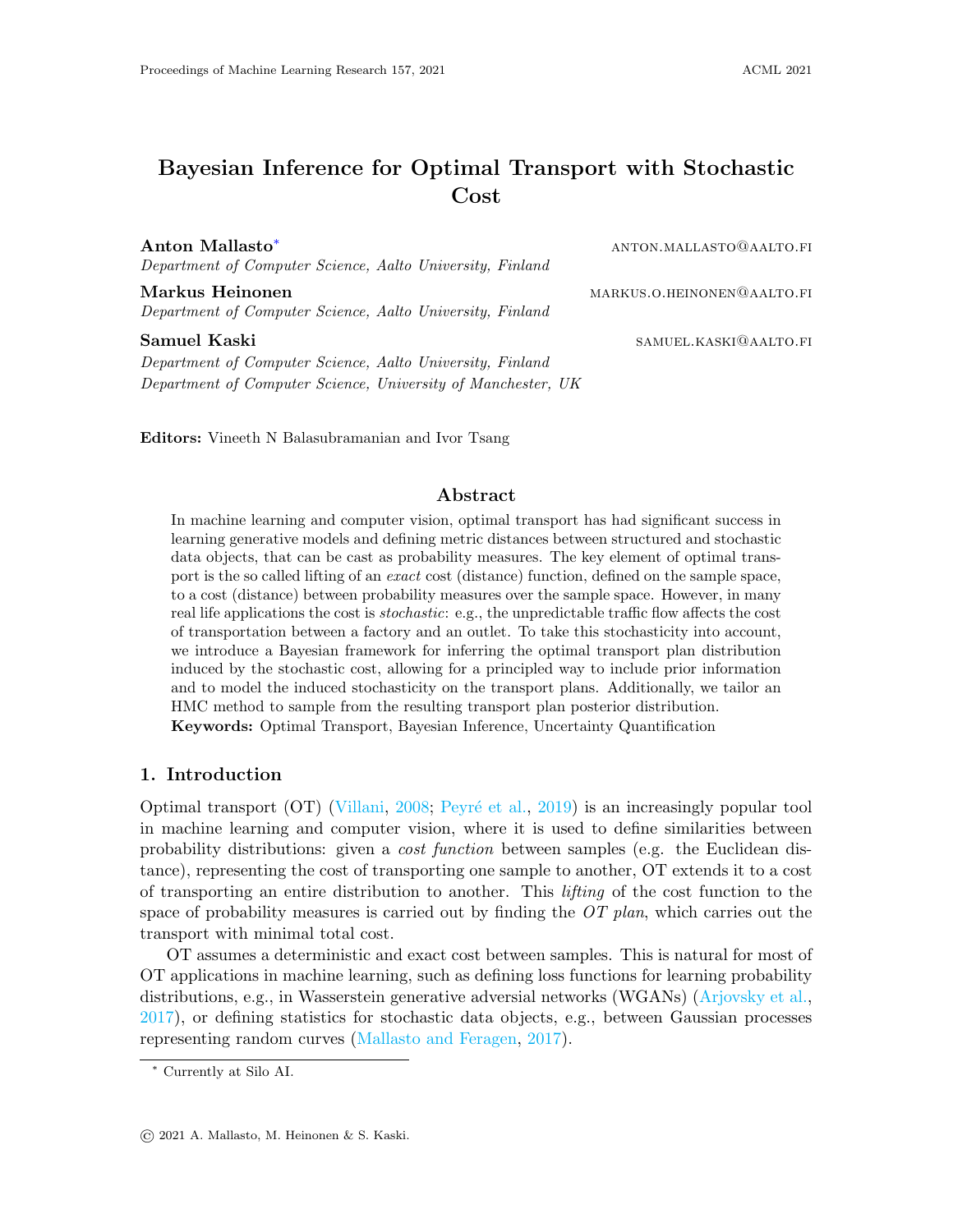Pyro: Deep universal probabilistic programming. J. Mach. Learn. Res., 20:28:1–28:6, 2019.

- <span id="page-14-7"></span>David M Blei, Alp Kucukelbir, and Jon D McAuliffe. Variational inference: A review for statisticians. Journal of the American Statistical Association, 112(518):859–877, 2017.
- <span id="page-14-2"></span>Yongxin Chen, Tryphon T Georgiou, and Allen Tannenbaum. Optimal transport for Gaussian mixture models. IEEE Access, 7:6269–6278, 2018.
- Marco Cuturi. Sinkhorn distances: Lightspeed computation of optimal transport. In Advances in Neural Information Processing Systems, pages 2292–2300, 2013.
- Arnaud Dessein, Nicolas Papadakis, and Jean-Luc Rouas. Regularized optimal transport and the rot mover's distance. The Journal of Machine Learning Research, 19(1):590–642, 2018.
- <span id="page-14-0"></span>Simone Di Marino and Augusto Gerolin. An optimal transport approach for the Schrödinger bridge problem and convergence of Sinkhorn algorithm. arXiv preprint arXiv:1911.06850, 2019.
- Simone Di Marino and Augusto Gerolin. Optimal transport losses and Sinkhorn algorithm with general convex regularization. *arXiv preprint arXiv:2007.00976*, 2020.
- <span id="page-14-3"></span>Kilian Fatras, Younes Zine, Rémi Flamary, Rémi Gribonval, and Nicolas Courty. Learning with minibatch Wasserstein: asymptotic and gradient properties.  $arXiv$  preprint arXiv:1910.04091, 2019.
- <span id="page-14-4"></span>Kilian Fatras, Younes Zine, Szymon Majewski, Rémi Flamary, Rémi Gribonval, and Nicolas Courty. Minibatch optimal transport distances; analysis and applications. arXiv preprint arXiv:2101.01792, 2021.
- Seth R Flaxman, Yu-Xiang Wang, and Alexander J Smola. Who supported Obama in 2012? Ecological inference through distribution regression. In Proceedings of the 21th ACM SIGKDD International Conference on Knowledge Discovery and Data Mining, pages 289– 298, 2015.
- <span id="page-14-1"></span>Charlie Frogner and Tomaso Poggio. Fast and flexible inference of joint distributions from their marginals. In International Conference on Machine Learning, pages 2002–2011, 2019.
- <span id="page-14-6"></span>Andrew Gelman, John B Carlin, Hal S Stern, David B Dunson, Aki Vehtari, and Donald B Rubin. Bayesian Data Analysis. CRC press, 2013.
- <span id="page-14-5"></span>Aude Genevay, Marco Cuturi, Gabriel Peyré, and Francis Bach. Stochastic optimization for large-scale optimal transport. In D. Lee, M. Sugiyama, U. Luxburg, I. Guyon, and R. Garnett, editors, Advances in Neural Information Processing Systems, volume 29, pages 3440–3448. Curran Associates, Inc., 2016.
- Aude Genevay, Lénaic Chizat, Francis Bach, Marco Cuturi, and Gabriel Peyré. Sample complexity of Sinkhorn divergences. In The 22nd International Conference on Artificial Intelligence and Statistics, pages 1574–1583. PMLR, 2019.